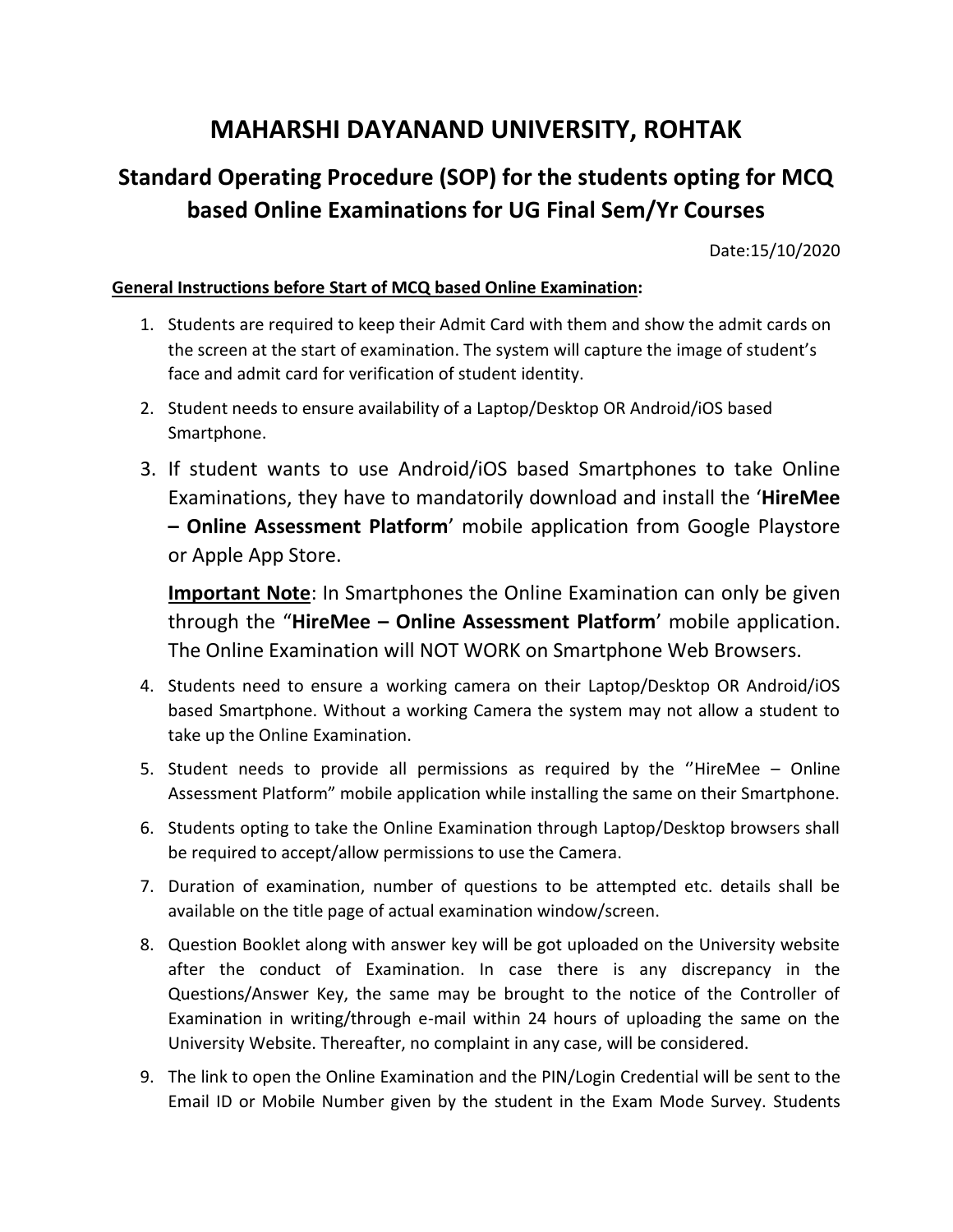using Laptop/Desktop for Online Exam may open the examination link directly by opening the<https://proassess.hiremee.co.in/> in the browser.

|                                                                           | $\leftarrow$<br><b>Test PIN</b>                                                                                                             |                                                               |
|---------------------------------------------------------------------------|---------------------------------------------------------------------------------------------------------------------------------------------|---------------------------------------------------------------|
| $\bullet$<br>Name<br>С<br>+91 Mobile Number<br><b>Email Address</b><br>М  | <b>Choose your Assessment mode</b><br>PRO Assessment<br>◯ Gold Assessment<br>$\bigcirc$ Test Event<br><b>Enter Your Assessment Test PIN</b> | Enter your<br>Exam PIN here<br>and Click the<br>Submit button |
| By selecting " REGISTER ", I agree to the Terms of Use<br><b>REGISTER</b> | Enter Test PIN<br>Submit                                                                                                                    | to start the<br>exam.                                         |
| Already a member?<br>LOGIN<br>Do you have Test PIN?<br>Go                 |                                                                                                                                             |                                                               |
|                                                                           | Click on the Go Button                                                                                                                      |                                                               |

10. For the Students using HireMee mobile application, following screens will appear:

### **General Instructions after Start of MCQ based Online Examination:**

- 1. The students shall be under surveillance of Camera during examination.
- 2. There will be Artificial Intelligence (AI) based Image and Window proctoring of the students during the online examination.
- 3. Students indulging in malpractices may lead to automatic termination of the Online Exam or Unfair Means Cases (UMC) case may be registered.
- 4. Going out of Camera View or closing/switching of Mobile App/Exam-Window, may lead to automatic cancellation/termination of the online examination.
- 5. Turn off all chat applications.
- 6. Do not Navigate away from the test window while taking the test. It will be treated as a malpractice.
- 7. Only in case of power failure, internet failure re-enter the same credentials to finish your test. The test will resume from the same instance where it got disrupted.
- 8. The Exam PIN is for one-time use only issued to a particular student roll number for a particular exam. A student is not allowed to share his/her PIN with anybody else, violation of this may lead to registration of UMC case.
- 9. Do not forget to click on the End Test once the test is completed.